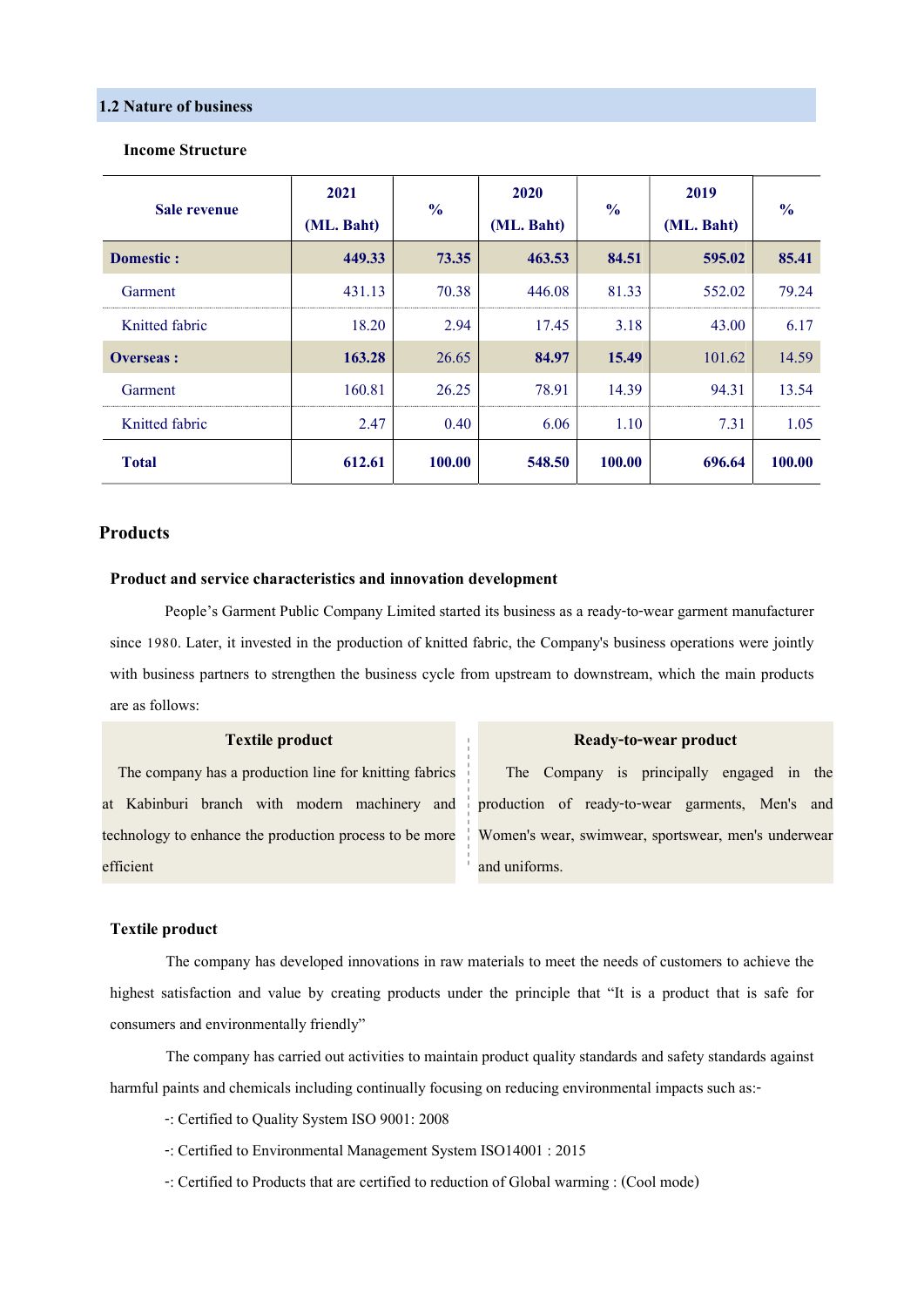-: Certified to Product for Energy saving " Energy saving label No.5"

-: Certified to Green Industry Level 4 certification

To be a guideline to reduce the impact on the environment in a sustainable way and together to support the vision of the organization "We are fully committed to be leader to create quality products and services with innovation of apparel in Thailand".

#### Functional Textile

"Electricity Saving Label No. 5"

- Fabric No. 5 : Safe, strong, durable, reduce heat, smooth and reduce hairiness.
- Apparel number 5: save electricity, comfortable to wear, no need to iron

It is made from chemicals and dyeing stuffs are safe from carcinogens and heavy metals. Strong fabric, durable color, sweat absorption and good heat transfer that makes it cool and comfortable to wear which can be washed and put on without ironing.

### "COOL MODE" the symbol of environmental friendly garments

Products with special function to absorb sweat and heated-ventilation so it make them comfortable when wearing with less stuffy heat, it can be worn in buildings or rooms with air conditioning temperature 25 degrees without uncomfortable which have been distributed to Uniforms customer and customer who are interested to buy knitted fabric.

#### "Recycle Polyester" Changing plastic waste into clothing products

Products that transform plastic bottles to be recycled yarn with Environmental friendly innovation and it is developed to be value product. The company produces and distributes it in form of Polo shirt and T-Shirt for Uniforms customers and customer who is interested in buying knitted fabric both of domestic and overseas.

# Ready-To-Wear Garment

In 2021, the company has developed patterns and raw materials for products under the brand "ARROW" to be diverse and innovative in the T-shirt Collection "NEW YORK POLO and DRY TECH SMART POLO" to create value-added for existing and new customers. This is including the development of fabric Slacks to be diverse to respond to the needs of consumers for both quality and reasonable prices.

#### Medical textile products (For protection and prevention from infection)

From the epidemic situation of the corona virus, COVID-19 that occurred around the world at the end of the year 2019, the company has produced fabric masks and PPE suits under the ability of companies that are garment manufacturers as follows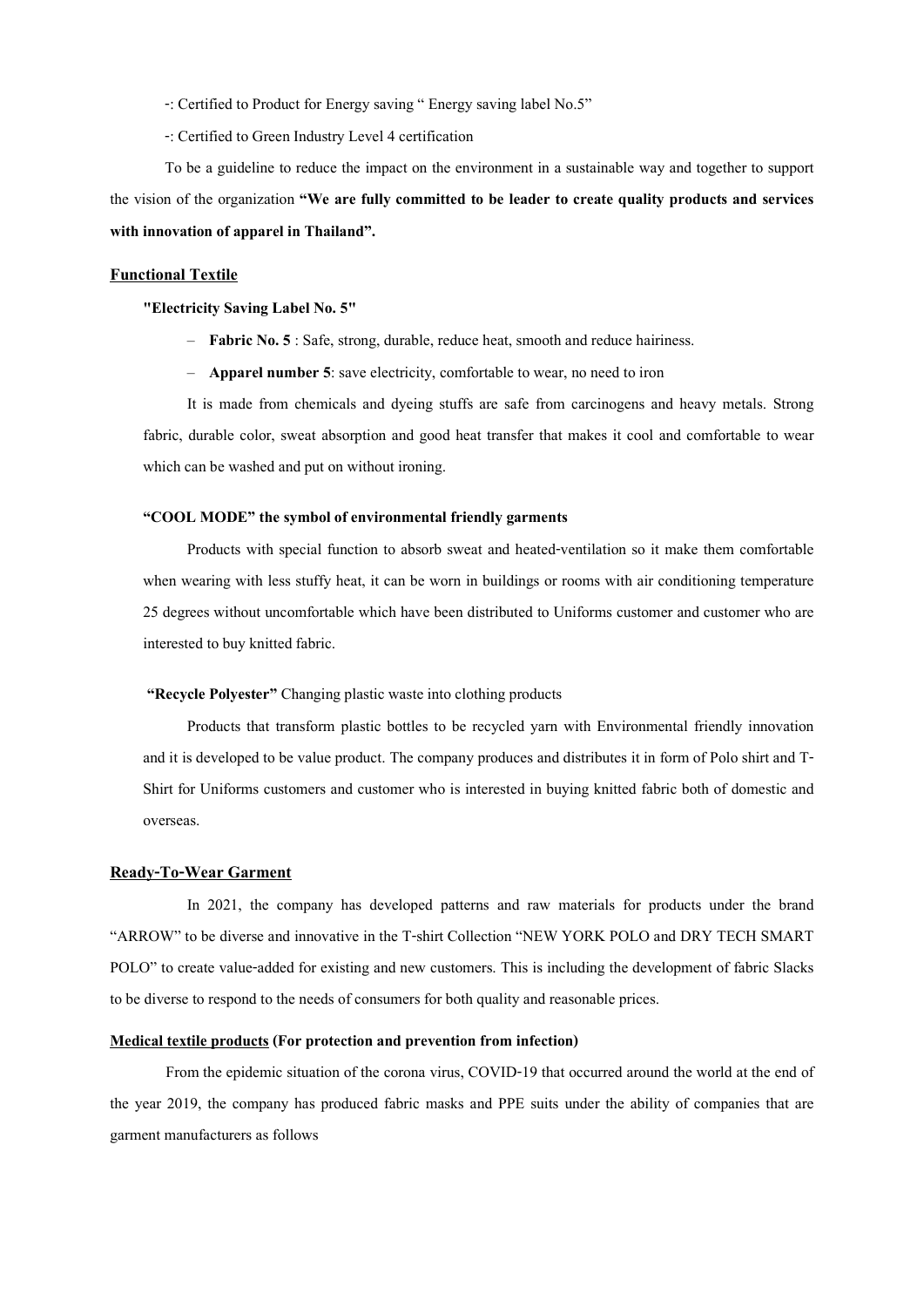#### : Fabric mask 100% Cotton

- Prevent small dust particles 0.1 microns up to 54% and good ventilation, safe from chemical residue.

#### : Water repellant fabric mask

- Prevent aerosol from coughing, sneezing, can be washed up to 30 times
- Prevent small dust particles 0.1 microns up to 54% and good ventilation, safe from chemical residue.

# : PPE - Isolation Gown Model "We fight" with the Government Pharmaceutical Organization

The company received a license to manufacture medical devices from the Food and Drug Administration (FDA) by producing the PPE - Isolation Gown model "We Fight" which it is a 100% waterproof products. (Using waterproof thread), it can be reused at least 20 times.

# Marketing policy

We are fully committed to be leader to create quality products and services with innovation of apparel in Thailand". The main policy is to produce products that are safe for consumers and environmentally friendly, The company has marketing strategies as follows:

- Produce quality products with reasonable prices
- Develop every step of the production process to increase both productivity and efficiency
- Manage risks of raw material procurement to control costs to be competitive and maintain profit margins at an appropriate level.
- Develop a variety of products to expand new market bases and maintain balance for both existing and new customers.

For 2021, the global economy continues to be impacted by the COVID-19 epidemic situation from a new wave of outbreaks since late 2020 and spreading widely in Thailand during the third quarter of the year. The economy was constrained under strict control measures for months, including closing department stores and during the last quarter of the year. The strict control measures have been relaxed, enabling some economic activities to resume operation. Moreover, the domestic consumption, especially the domestic tourism sector, which is still slowly recovering, affecting the number of tourists who are considered as the main group of apparel consumers are still less number. In addition, the purchasing power of domestic consumers has decreased because most consumers are still worried about future income so they are cautious in spending money.

At present, the behavior of consumers has changed to use more and more online channels continuously. The company therefore cooperates and supports customers to generate sales in both offline and online channels, including social media that can reach consumers quickly. Therefore, the company has developed products in terms of new forms and raw materials to expand the base to more new customers.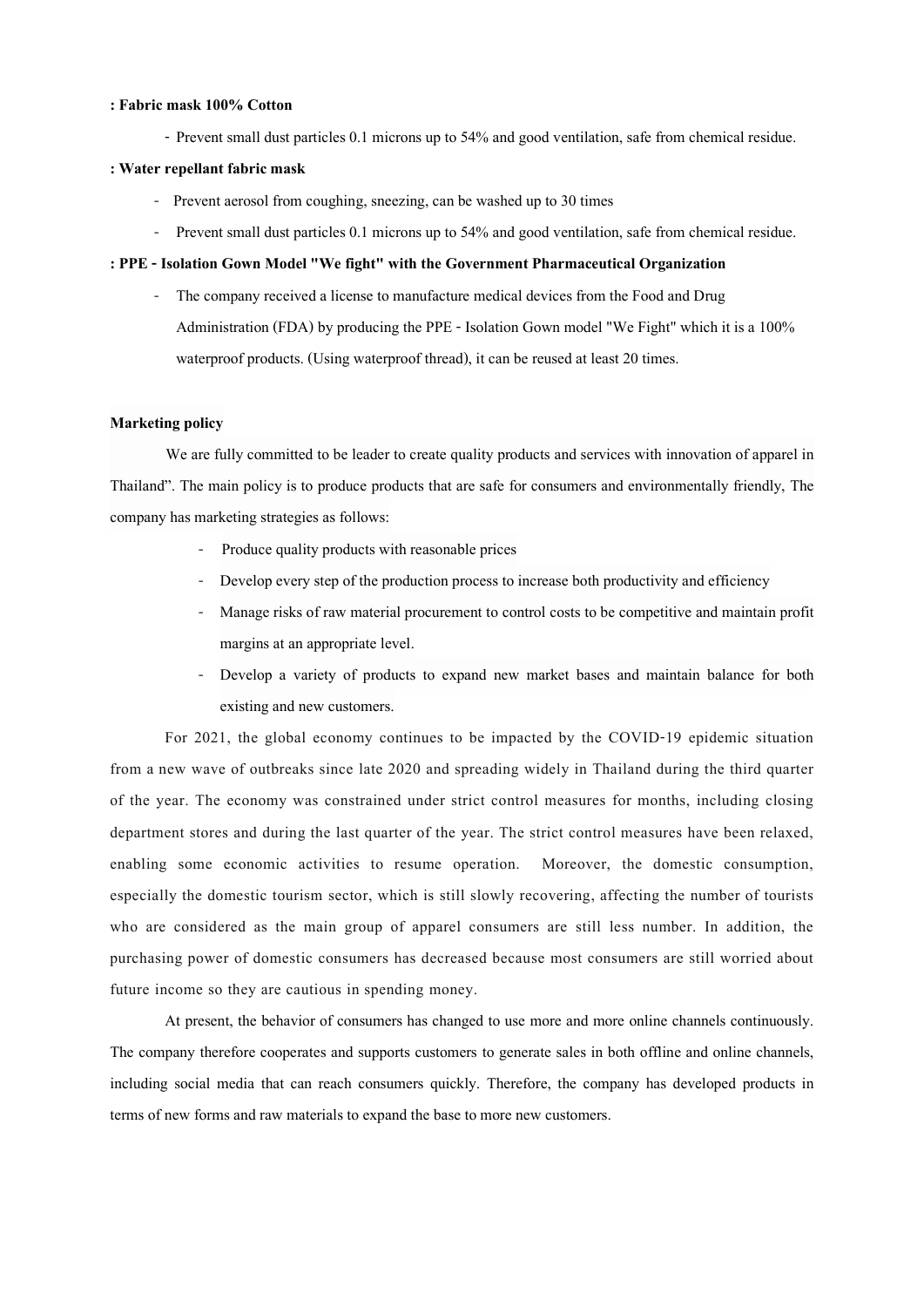The company also pays attention to the direction of production and the demand for textiles and garments in the global market are changing that the demand for environmentally friendly products to reduce global warming is more increasing. Leading clothing brands have ordered apparel made from recycled fibers, reducing water used, energy used, and organic cotton raw materials as it is a Green Product that protects the environment which is an alternative for consumers selection.

The company realizes the importance of these things. Therefore, there has been a continuous cooperation with trade partners to produce such products under the brand ARROW and Uniform of various organizations such as Cool Mode shirts / energy-saving shirts 5 and Recycle shirts to support the organization's business strategy that is friendly to environment for sustainable growth.

#### Oversea markets

In 2021, the company has exports to the United States, Europe and Asia accounting for 27% of total sales, which is a growth from exports to the United States and Europe through the Trading Firm, which is always a trading partner with good relationship each other.

- Customers have confidence in their potential and are confident in the quality of the products, including the development of product styles to be diverse and modern , although there is still price competition from neighboring countries such as China, Vietnam, Indonesia, Cambodia and Bangladesh, which have lower labor cost.

- The company has been aggressively marketing by offering a full range of products and new innovations from fabric design, fabric production, pattern creation until sewing into ready-made garments to offer them as an sample to customers (Original Design Manufacturer : ODM) in Asian customer, which is a strategy to enhance competitiveness.

In addition, the company is able to produce both small and large quantities (Small lot / Big lot) to meet the changing needs of today's customers.

#### Distribution channels for foreign markets

1. Distributed through Trading Firm

2. Direct sales to customers in the United States, Europe, Asia and ASEAN.

For the year 2022, the company will continue to expand its market to the United States, Europe, Vietnam, Japan and the AEC group.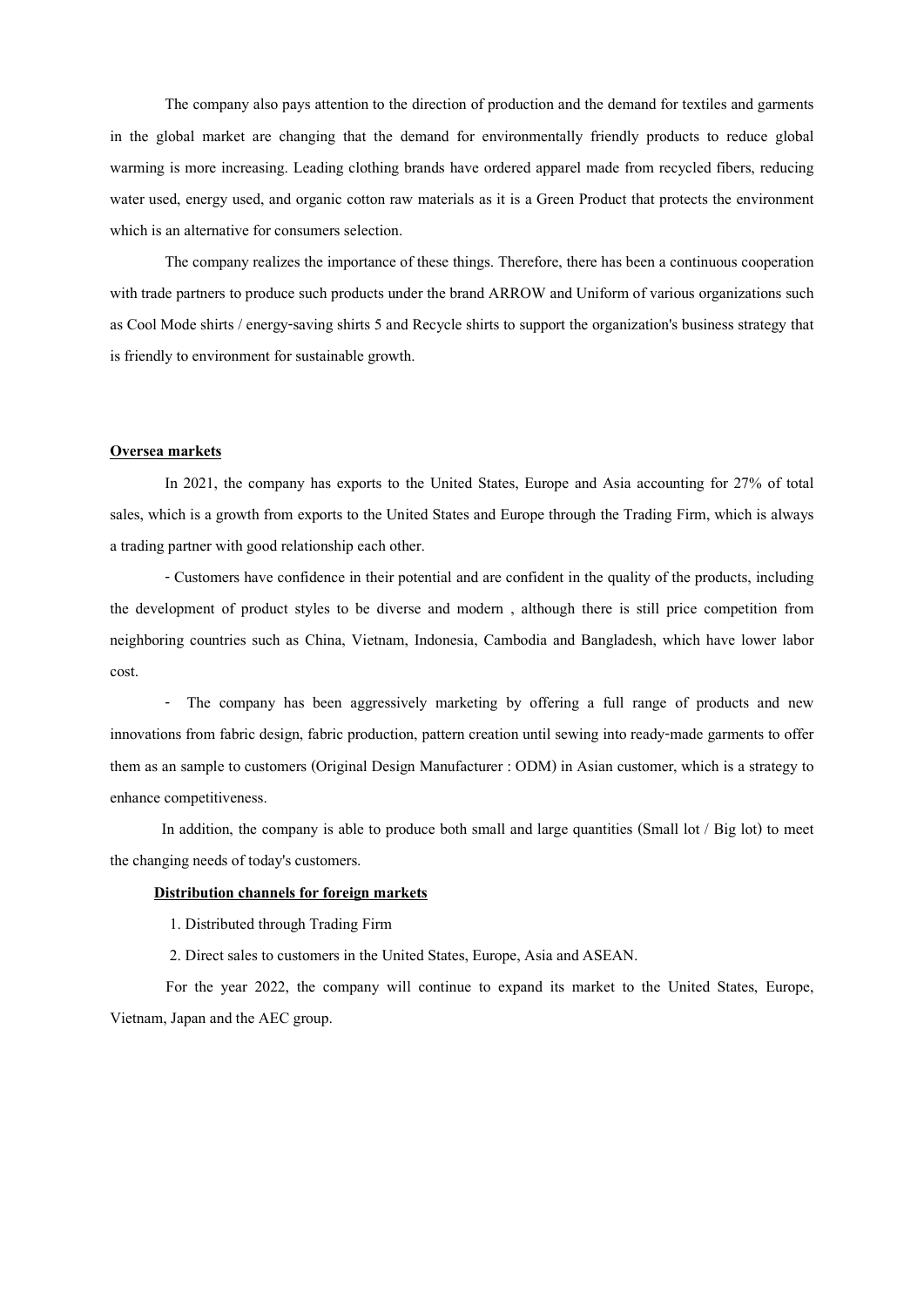#### Domestic Markets

 Sales of domestic garment still continue to use marketing strategies in promoting sales that stimulate the market of various apparel brands by reducing prices at department stores and various commercial areas as well as imports of ready-made garments from China, Vietnam. Cambodia, Bangladesh and Korea. Most of them are fashion styles with all ranges of price. Moreover, there is also importing more new brand-name products from abroad to sell in huge volume causing high competition to gain more market share.

The company is aware of the importance of implementing proactive marketing strategies in conjunction with ICC International Public Company Limited, who is a key customer and distributor for the company.

- To regularly carry out surveys of customers' needs and satisfaction to ensure they are able to respond most of customers' requirements.
- Created marketing activities to attract target markets in consideration of brand image and the creating value for society.
- Developed and created innovation in order to response customers' needs for "to be safe products for customers and environmentally friendly".

 As always, trademarks remain a key factor in business competition; customers are still fond of brand name products, but the company is confident that its products are well-known and are recognized quality as international standards.

# Uniform

As the company has expertise from design raw material selection producing quality products delivery of goods including having good service both before and after the sale; moreover, the company taking into account the principles of competition in terms of quality and reasonable price; as a result, the Company has become a manufacturer of Uniforms, both Work wear and Office wear for well-known organizations such as financial institutions, government sectors, state enterprises, private companies and many educational institutions.

The Company is aware of the importance of Product Quality, maintaining product quality standards and continually creating customer satisfaction. with a standardized and accepted QC system.

# Domestic sales and distribution channels

1. The company has assigned ICC International PLC, a significant company in the SAHA Group and a key customer of the company, to be a distributor. Its main distribution channel comprises department stores, discount stores, modern trade and, add online channels to be comply with the New Normal era.

- 2. Distribution via E-commerce
- 3. Distribution via Factory Outlet
- 4. Direct distribution to customers of corporate uniforms, Office wear, and Work wear to leading government, private organizations and state enterprises.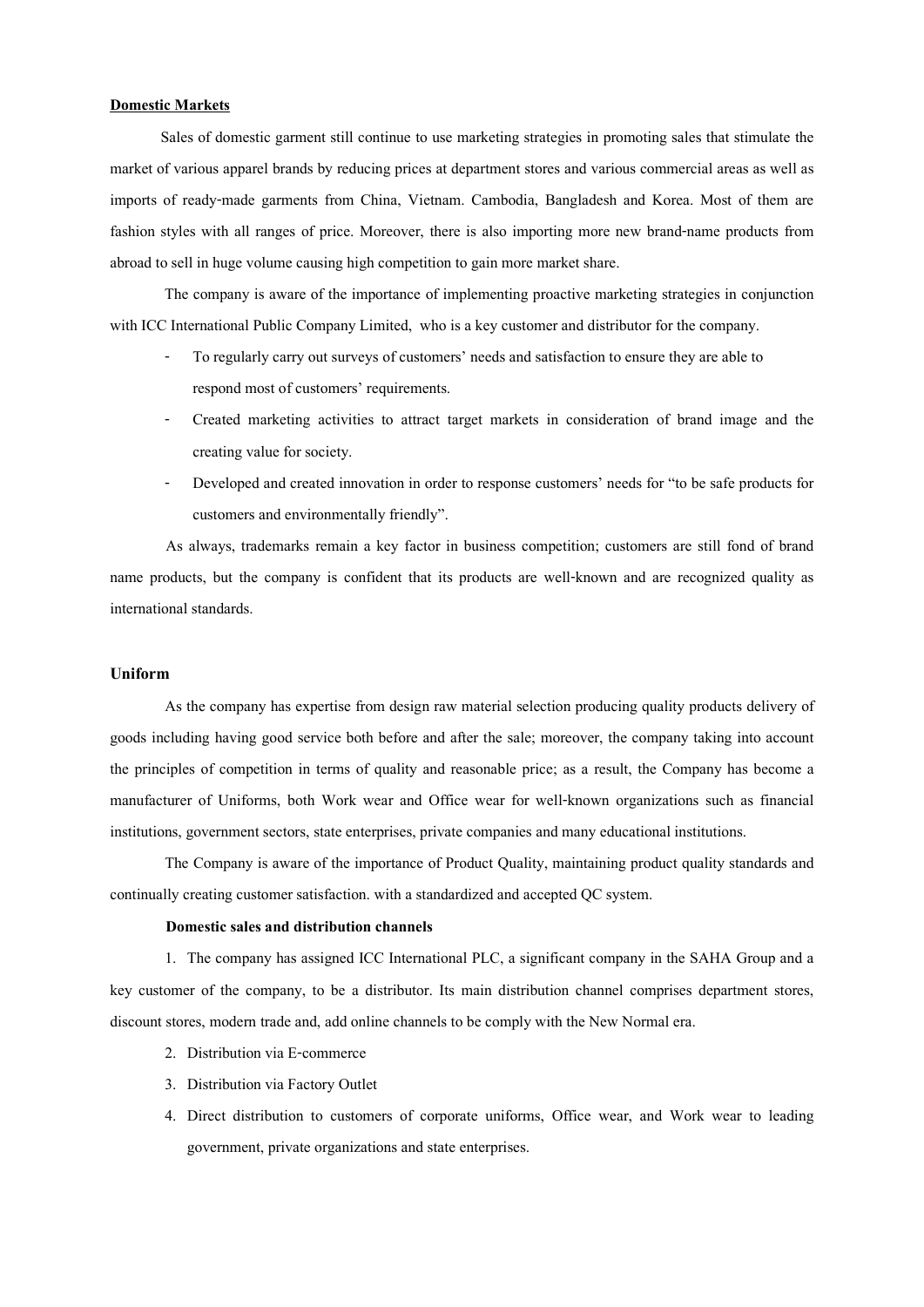#### Marketing Management

 In order to provides more distribution channel to customers and consumers, the company applied the following strategies;

1. Create "Fashion Trend" in advance by creating story board concept such as color concept, and mix & match of all products group, together with doing pre-collection. These strategies help making purchasing decision easier as one stop service; as a result, the customers satisfy with these operations and respond by purchasing more. Since, they have clearly visual merchandise so it supports doing marketing plan in advance.

2. Cooperation with customers in cost management in case of high volume orders in order to increase competitive advantage for customer and gain more sale revenue both parties.

3. Adding distribution channel partners by selling products via LAZADA/ SHOPEE/ JD and E-Thailand Best for house brand products. This channel is enable to expand more customer's base. Moreover, it can directly response customers' needs whose life style is modern and smartphone life style such as purchase goods via Smartphone.

The market of ready to wear garment is high competition in a wider range of distribution channels such as Department store, Modern trade and Convenience store included new distribution channel like E-Commerce and Modern trade. The competitive trend continually grows in every year as those channels are easily reached by consumers and faster response the customers' needs. Moreover, TV shopping / O-Shopping channel provides manufacturers to completely show and communicate on products innovation. These channels are trend to grow continually so the company had been applying some strategies and still carry on continuously.

As the company has changed its strategy by offering a wider range of products and innovations that customers and consumers needed, together with seeking new customers to increase sales volume. The company also modifies working process to control overall costs including the reduction of raw material costs, production costs, administration costs and financial costs in order to have competitive cost and expenses leading to competition ability in both domestic and international market.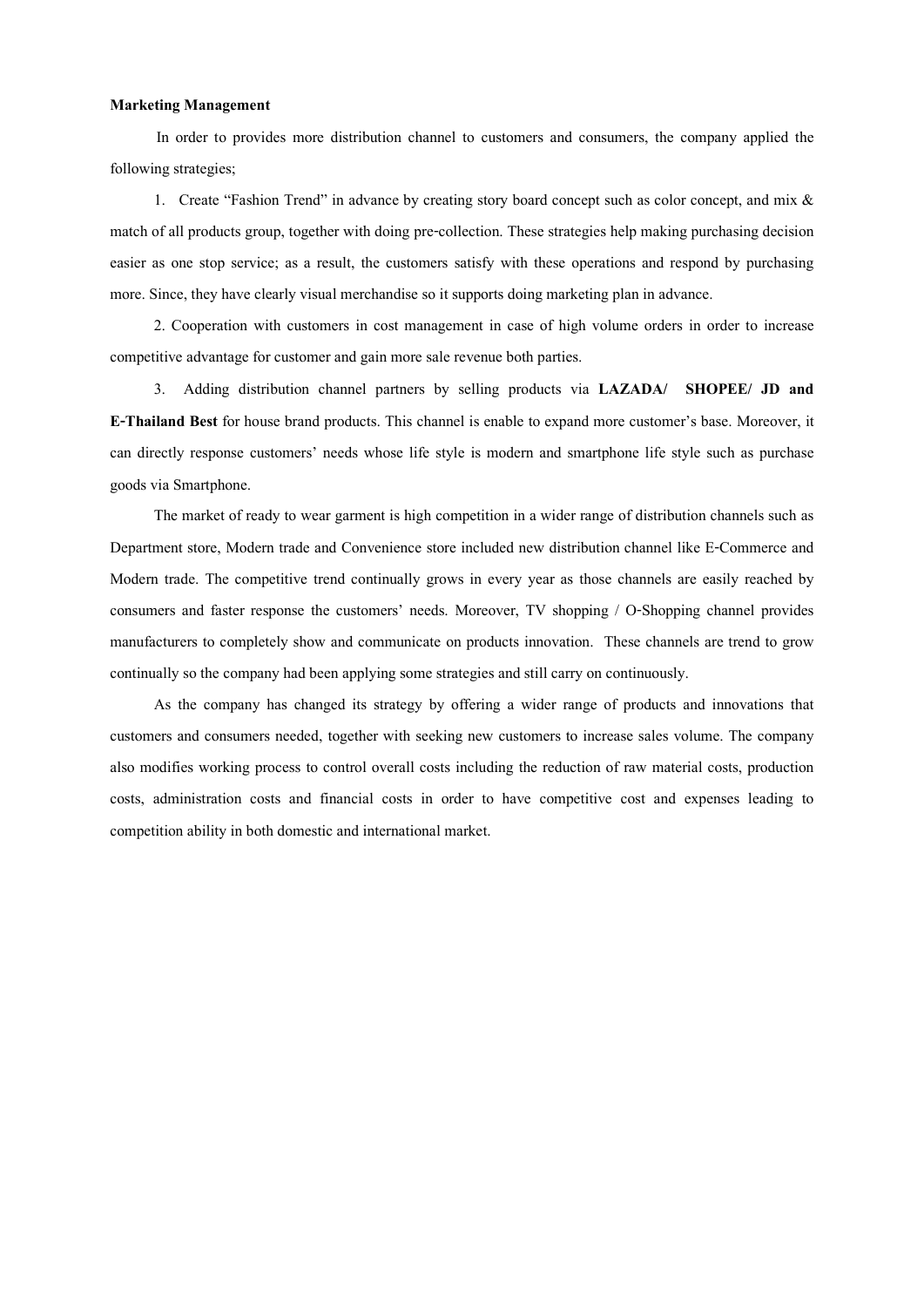# Textile and garment situation

Textile and garment industry:- It is an important manufacturing and exporting industry of the country during the year 2020 that has been severely affected by the coronavirus. Overseas markets dwindled due to slowdown in trading partners' economies. negative exports More than 3,000 factories. Many factories in the industry have to change operation to produce face masks and PPE suits for sale in order to support their business but the textile and garment situation in 2021 has improved as follows:

Export aspect, it was worth 6,526.4 million US dollars. increased by 13.6 percent compared to the previous year, which are divided into:-

(1) Textile group valued at 4,235.5 million US dollars which increased of 17.1 percent.

- Artificial fibers grew by 31.3 percent from the US, Indonesia and China markets.

- Yarn grew by 35.8% from Japan, China and South Korea markets.

- Fabrics grew by 9.9 percent from Vietnam, Cambodia and Bangladesh markets.

 (2) The apparel segment was valued at \$2,290.9 million. increased 7.8 percent year-on-year due to exports to the main market such as the United States increased by 9.3 percent, partly due to the US market, which accounts for one-third of exports. Overall, there was an increase in imports of products from Thailand by reducing imports from China as a result of the trade war.

Import aspect, the total value was 5,058.4 million US dollars increased by 17.1 percent, which are divided into

(1) Textile group, valued at 3,459.1 million US dollars., 24.4 percent increased.

- Yarn grew by 30.2% from the Chinese, US and Japanese markets.

- Fabrics grew by 20.3% from the Chinese, Vietnamese and Taiwanese markets.

 (2) The apparel segment was valued at \$1,599.3 million increased by 3.9 percent and resulted in a surplus in the overall trade balance valued at \$1,468.0 million.

Meanwhile, garment imports in December 2021 were found that it declined from the previous month and compared to the same period of the previous year; as a result of domestic consumption especially the tourism sector in the country which is still slowly recovering. Affecting the number of tourists who are considered the main group of apparel consumers are still less number. Moreover, the purchasing power of domestic consumers has decreased because most consumers are still worried about future income. therefore they are cautious in spending money.

 Overall aspect, apparel imports in 2021 showed that the total import value was \$925.8 million, decreased of 7.7 percent compared to previous year from the Chinese and Vietnamese markets while importing clothing/apparel from the Italian market increased by 25.0%.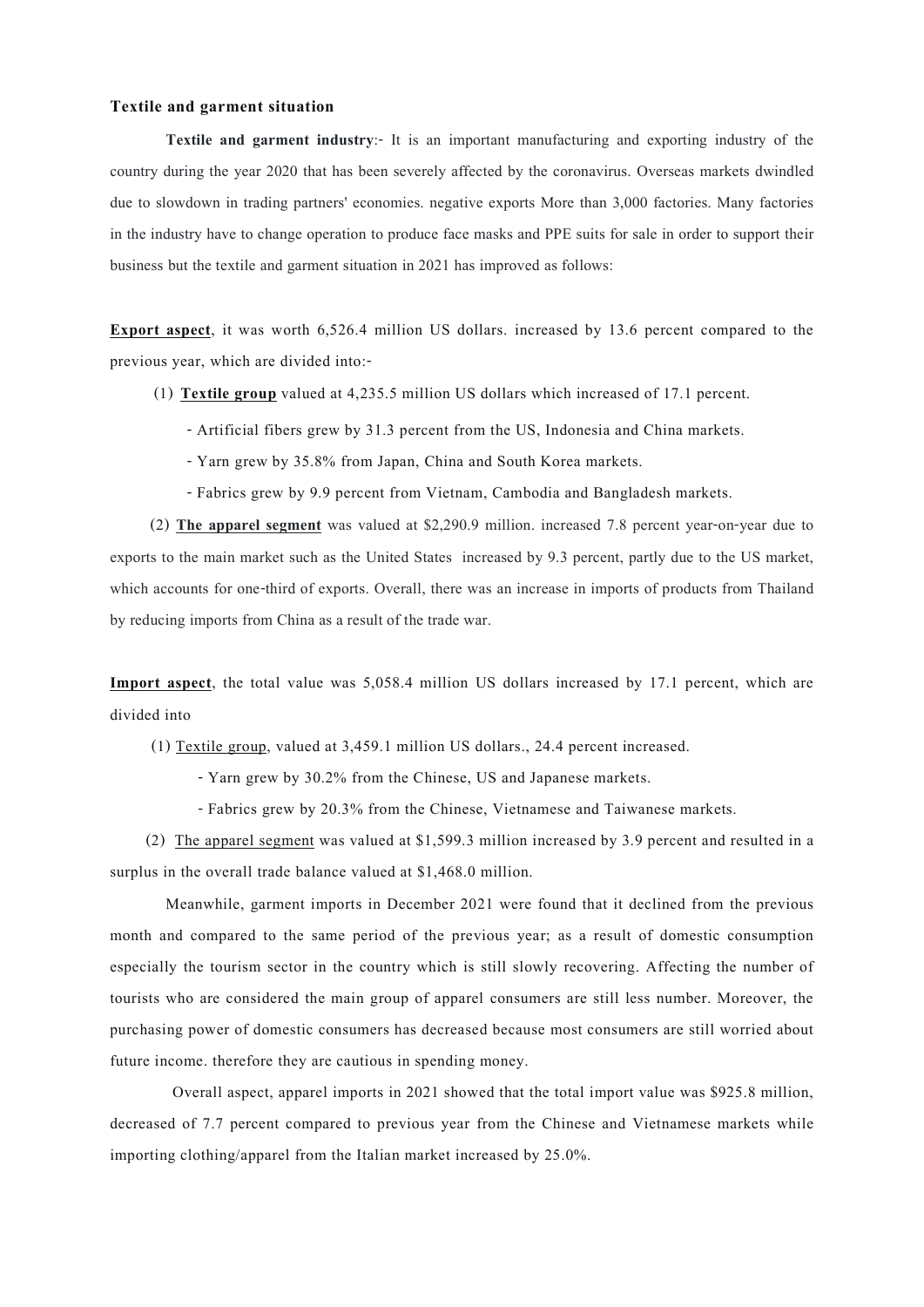#### Textile and garment industry trends in 2022

Regarding to the trend of the export of garments and garments in Thailand in 2022 is expected to grow by 10%, while textiles will grow 20% from the export market that situation turn back to normal situation, If compared to the situation before the problem of the Covid-19 epidemic at the end of 2019. This comes from the demand for this product caused by problems between the United States and China, causing the United States changed decision to order products from other countries, this is an opportunity to export Thai products. As for other major markets, including Europe, Japan, after opening the country, there has been a growing demand for imported products as well.

#### Key issues: production costs that continues to increase

As the delay in transportation and the higher cost of shipping which is more than usual, resulting in rising raw material prices that affected to the Thai textile and garment industry, it was found that the Producer Price Index in December 2021 increased (textiles  $+2.7\%$ YoY and garments  $+0.6\%$ YoY), decreased in profits of domestic manufacturers.

However; demand for products from major trading partners (USA, Japan, Vietnam and Indonesia) there is a tendency to increase demand for products. It is therefore expected to help Thai textile and garment exports in expanding in 2022.

In addition, there was a problem of workers who may not return to the manufacturing sector. There was a huge labor shortage, if this is not resolved, it will hinder the manufacturing sector. Manufactures have to adjust their work plans to be in line with incoming orders, for example, they may adjust working hours and increase overtime in order not to affect the orders and to keep customers so that they will not order from competitors.

As for the problem of raw material costs in 2022, there is a tendency to decrease, such as fiber, greige fabric, dyed fabric, and yarn, the price has decreased from the previous year that they price are increased. The price of cotton fell down by 20-40% from the previously which are increased to 60%, the price of polyester is expected to reduce the price by 10-20% from the original price that has risen by 30% previously.

> Source: Industrial Data and Digital Center, Institute of Textile Industry Development and economic newspapers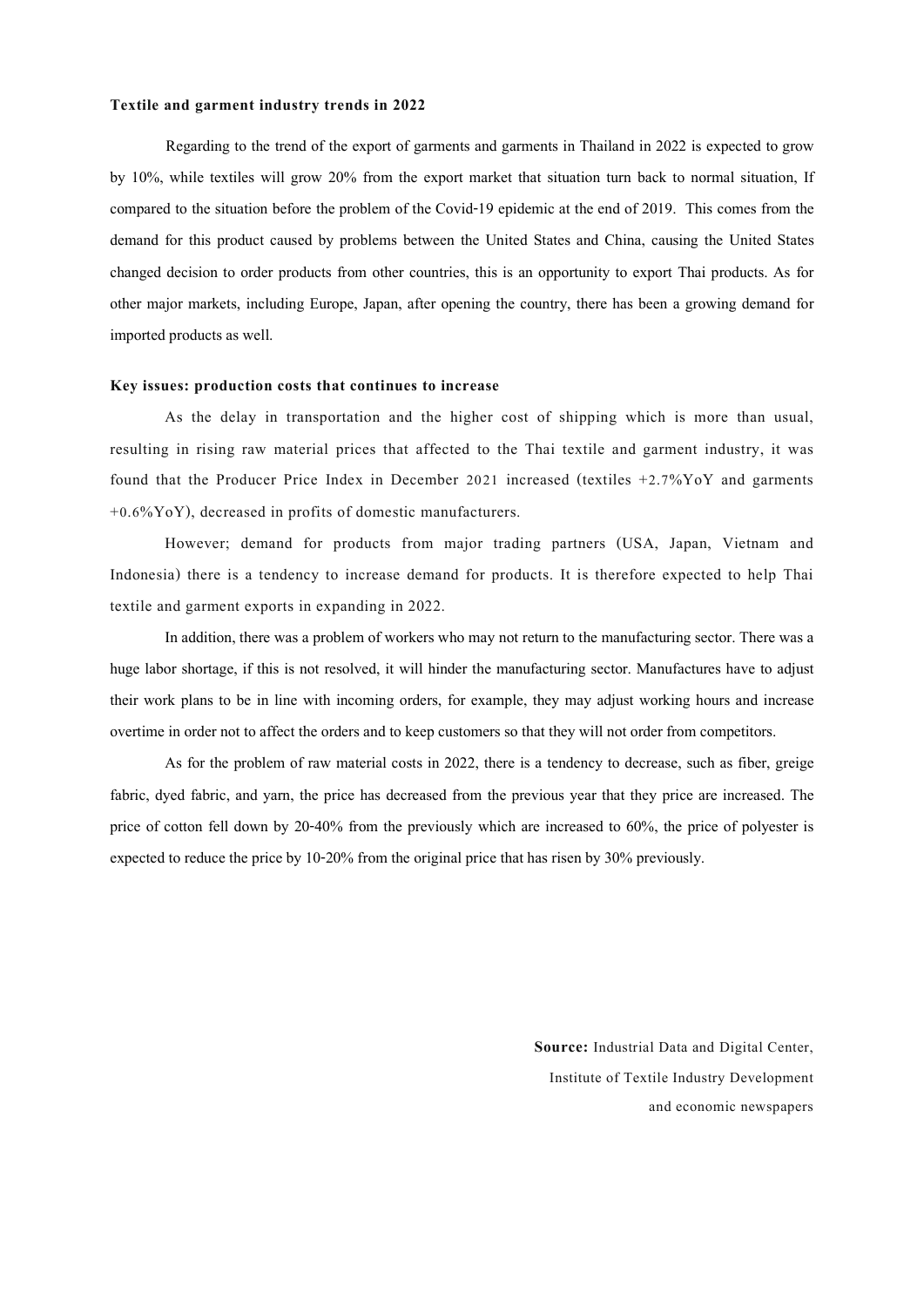# Product procurement

### 1. Characteristics of procurement of products

Regarding production policy, it is a production according to the orders of customers, and companies that act as distributors for the company, at present, the company has a head office and 2 branches which are

| Business place  | Location/branch                                                           |  |  |  |  |
|-----------------|---------------------------------------------------------------------------|--|--|--|--|
| Headquarter     | No.666, Rama3 Road, Bangpongpang, Yannawa, Bangkok, 10120. Management     |  |  |  |  |
|                 | & Administrative center and Swimwear manufacturer                         |  |  |  |  |
| Lamphun Plant   | No. 77, M.6 Lampang-Chiangmai Road, Bannklang, Amphur Muang, Lamphun      |  |  |  |  |
|                 | province, 51000. Production of Ready-to-wear garments                     |  |  |  |  |
| Kabinburi plant | No.216, M.5 Suwannasorn Road, Nontri, Amphur Kabinburi, Prachinburi       |  |  |  |  |
|                 | province, 25110. Production of Knitted fabrics and ready-to-wear garments |  |  |  |  |

# 2. Production capacity and production volume

|                                          | 2021      | 2020      | 2019      |
|------------------------------------------|-----------|-----------|-----------|
| <b>Production capacity (Unit: Piece)</b> |           |           |           |
| - Men and Women's wear                   | 1,200,000 | 1,163,770 | 1,464,000 |
| - Swimwear                               | 80,000    | 72,000    | 120,000   |
| Underwear<br>$\blacksquare$              | 2,500,000 | 2,500,00  | 2,500,000 |
| <b>Total</b>                             | 3,780,000 | 3,735,770 | 4,084,000 |
| <b>Actual production volume</b>          |           |           |           |
| - Men and Women's wear                   | 1,112,494 | 794,091   | 844,136   |
| - Swimwear                               | 70,698    | 54,153    | 78,050    |
| - Underwear                              | 1,470,159 | 1,339,684 | 2,406,329 |
| <b>Total</b>                             | 2,653,351 | 2,187,928 | 3,328,515 |
| capacity utilization $(\%)$              | 70.19     | 58.57     | 81.50     |

# 3. Raw materials/products procurement(Supplier)

The company is committed to providing quality products to consumers. The company therefore pays attention to the selection of quality raw materials from both domestic and international production sources, which most of the raw materials are produced domestically. Regarding distributor selection, the company has established a process of checking and select distributors both in terms of quality checking before buying. Regarding the recruitment process, which the company will consider distributors that meet international standards and product certification standards, and etc., in accordance with the policy regulations and requirements relating to company procurement to ensure that the company's procurement process is transparent and fair to all distributors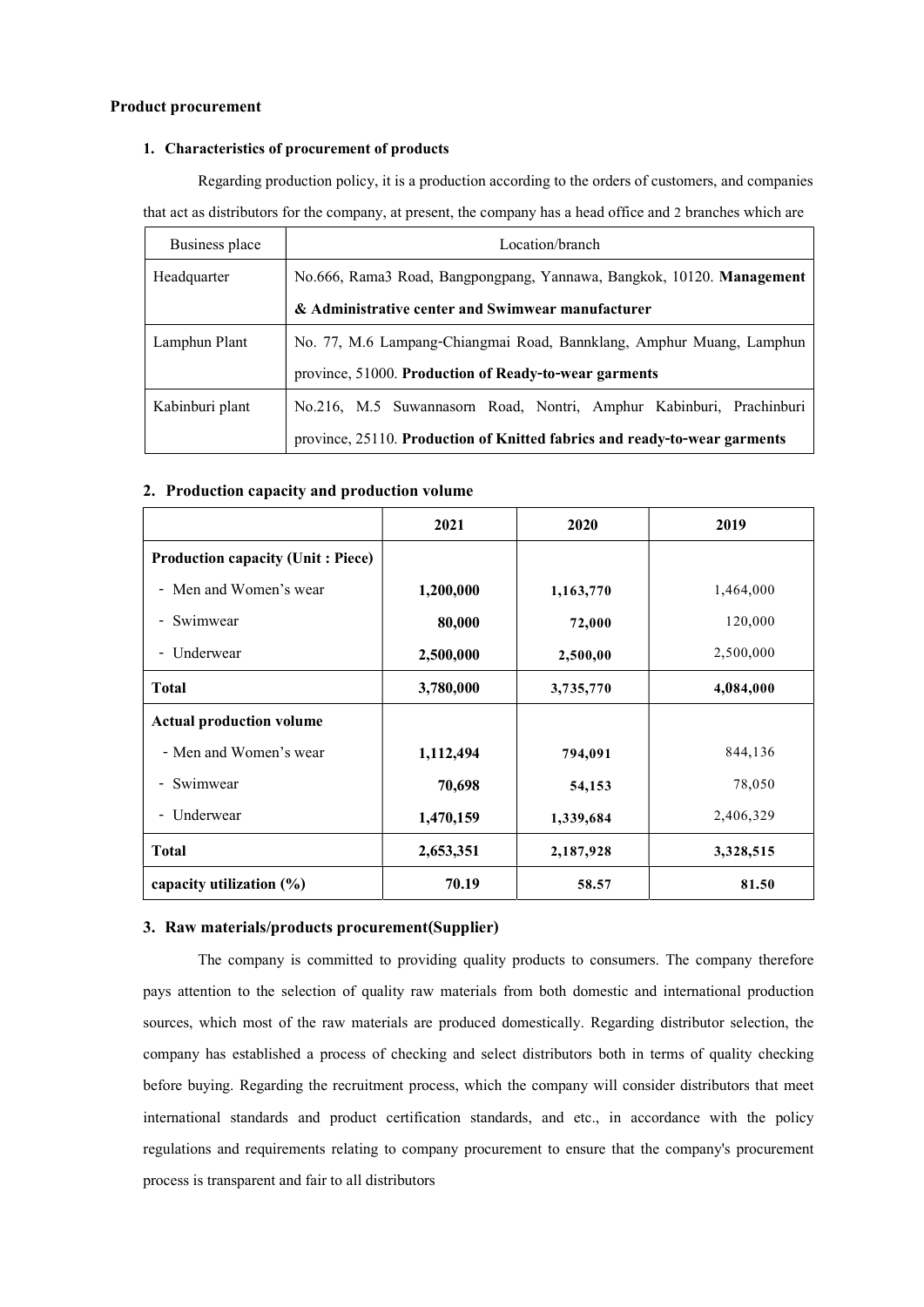In the year 2021, the company mainly procured and ordered raw materials in the country due to having confidence in quality and continuously developing with partners to support trade in the country. Regarding for the Knitted Fabric, we use the product from the company's knitted fabric factory, which is an advantage from that the company is a comprehensive Polo and T-shirt manufacturer initially from the design, knitting and fabrication to ready-made garments; moreover, the company has continuously developed both production processes and products that are environmentally friendly. The company's products have passed international standards for the use of chemicals that are safe for consumers and are accepted by customers both domestic and abroad. In addition, the company has received good cooperation from partners in controlling chemicals to meet REACH standards and under the environmental management system ISO14001 standards for the purchase of raw materials, knitting yarns in the country. The company will consider the upstream sources of raw materials, mainly from Australia and America, which are upstream raw materials and be accepted internationally.

Regarding raw materials for knitting and ready-made garments that mostly are natural fibers, which passed the selection process of supplier that has been certified through the Oeko-Tex Standard 100. This is a careful selection of chemical dye to avoid using formaldehyde and carcinogens, so the products are safe for consumers. In addition, the packaging materials are mostly recyclable.

#### Ratio of raw materials purchasing both domestic and international

In 2021, the company bought core materials and auxiliary materials for production from trading partners both domestic and international counted 73 percent from local sources and 27 percent from overseas. The company currently has suppliers both domestic and international more than 223 suppliers. The company applied criteria of suppliers' evaluation as ISO: 9001 standard in classifying partners to reach the international standard.

 In addition, the company also acquires substitute raw materials of compatible quality from local and overseas sources in order to be environmentally friendly in accordance with ISO: 14001 standards and to remain consistent with the company's policies on sustainable business operation.